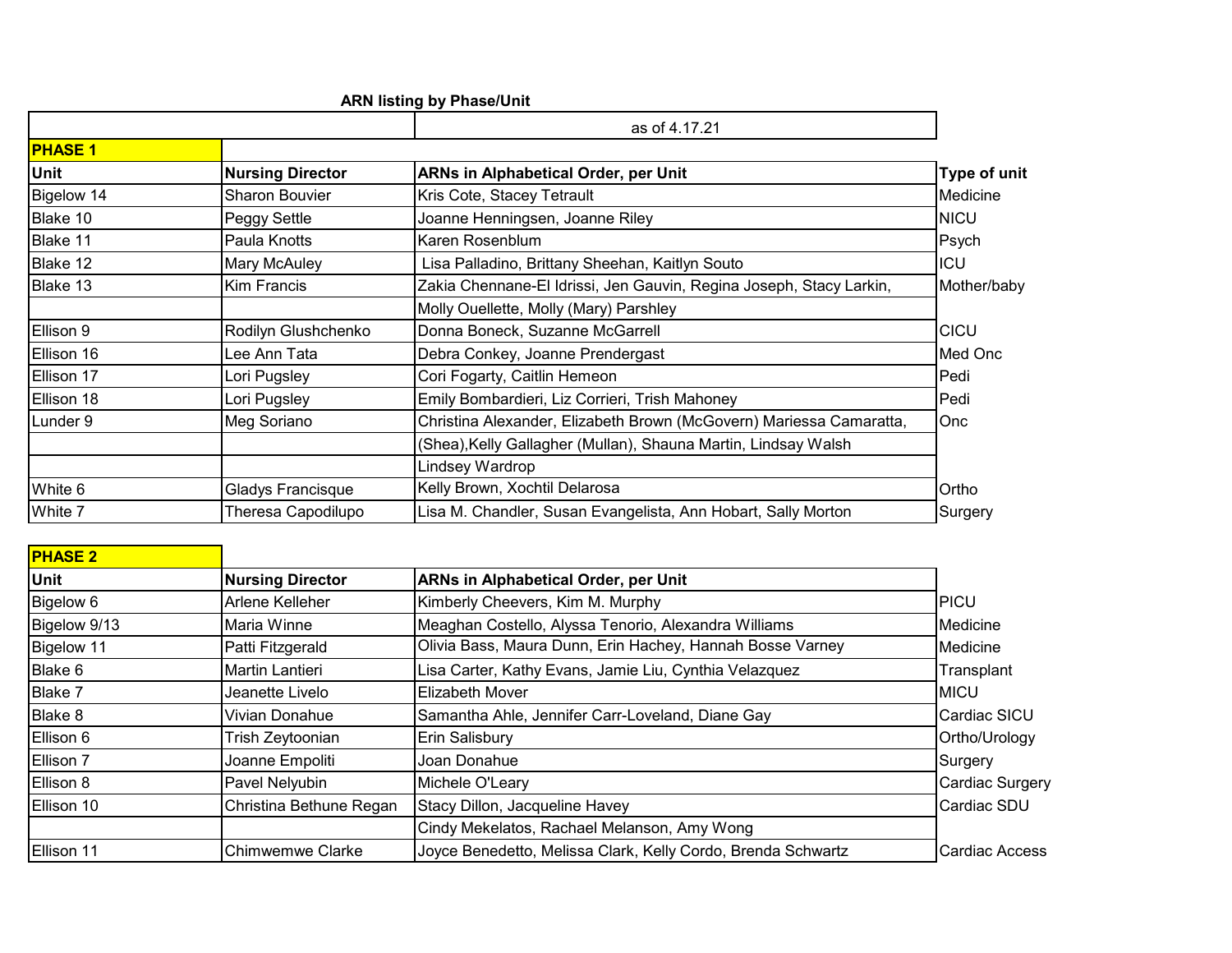| Ellison 13            | <b>Kim Francis</b> | Denise Carr, Mary Gilbert, Aliya Hassan, Chris Higgins,             | OB           |
|-----------------------|--------------------|---------------------------------------------------------------------|--------------|
|                       |                    | Alexa O'Toole, Sheldon Sparks                                       |              |
| Ellison 14            | Evelyn Dejesus     | Victoria Haley, Katherine Kurpaska, Caroline Pinette                | <b>Burns</b> |
| Ellison 19            | Michelle Anastasi  | Kelli Teeple                                                        | Thoracic     |
| (PH 20)<br>Ellison 20 | Jennifer Sargent   | Marianne Benoit, Lindsey Falvey, Alice McConville                   | Medicine     |
| Ellison 21<br>(PH 21) | Jennifer Sargent   |                                                                     | Gyn Onc      |
| Ellison 22<br>(PH 22) | Molly Lyttle       | Kristina (Coughlin) Sanchez, Jessica Lee Flynn, Angela Pagliuca     | Surgery      |
| Lunder 6              | Tara Tehan         | Tracey Duggan, Christine Kowal                                      | Neuro ICU    |
| Lunder <sub>7</sub>   | Cristina Matthews  | Abigail Blair, Caitlin Kennedy                                      | Neuo         |
| Lunder 8              | Ann Kennedy        | Carolyn Mary McDonald, Bianca Silveira                              | Neuro        |
| Lunder 10             | Ellen Fitzgerald   | Kayla, Errasti, Meaghan Finn, Jillian Greenberg, Jennifer A. Kelly, | Heme Onc     |
|                       |                    | Alanna Leahy, Lauren Marie Lombardi, Megan Lucia, Jamien MacIntyre, |              |
|                       |                    | Kaitlyn Maher, Stephanie O'Neil, Amanda Pike, Kathryn Mary Wann,    |              |
|                       |                    | Christine Weiand, Melissa Winiewicz                                 |              |
| White 8               | Colleen Gonzalez   | Casandra Batliner, Erin Cooney, Nicole Daley, Elizabeth Gillespie,  | Medicine     |
|                       |                    | Keith Lyttle, Jenna Staid                                           |              |
| White 9               | Naomi Martel       | Michelle Gniado, Michelle Monteiro, Ryan Mullin, Elizabeth Osborn   | Medicine     |
| White 10              | Jennifer Mills     | Kathleen Goins, Elizabeth Kelly                                     | Medicine     |
| White 11              | <b>Brian Cyr</b>   | Paul Cella, Sinara Gaquin, Michael Hayes, Shristi Sapkota           | Medicine     |

## **PHASE 3 plus new units**

| <b>Unit</b>      | <b>Nursing Director</b> | <b>ARNs in Alphabetical Order, per Unit</b>                     |              |
|------------------|-------------------------|-----------------------------------------------------------------|--------------|
| Bigelow 12       | Aileen Tubridy          | Anne Marie Thompson                                             | IED Obs      |
| Ellison 4        | Veronica Erasquin       | <b>ISharon Brackett</b>                                         | <b>ISICU</b> |
| Ellison 12       | Melissa Jocelyn         | Sarah Mayo, Holly McCay Turcotte, Raphaela Silva, Susanna Silva | Medicine     |
|                  |                         | Guevara                                                         |              |
| <b>Bigelow 7</b> | Marie Borgella          | Jenna Cole, Brooke Lawler                                       | <b>Gyn</b>   |
| Blake 14         | Michele O'Hara          | Susan Cahill, Julie Clark, Andrea Hennigan, Paula Nelson        | ∟+D          |

| <b>PHASE 4</b> |                         |                                                                |
|----------------|-------------------------|----------------------------------------------------------------|
| Unit           | <b>Nursing Director</b> | <b>ARNs in Alphabetical Order, per Unit</b>                    |
| <b>IED</b>     | <b>IMelissa Pineo</b>   | Mary Beth Caldwell, Marie Deletti, Jacqui Dolan, Abby Fleisig, |
|                |                         | Amanda Maillet, Alyssa Marceau, Kerri McAteer, Kelly O'Keefe,  |
|                |                         | Ashley O'Neil, Caroline Ouimet,                                |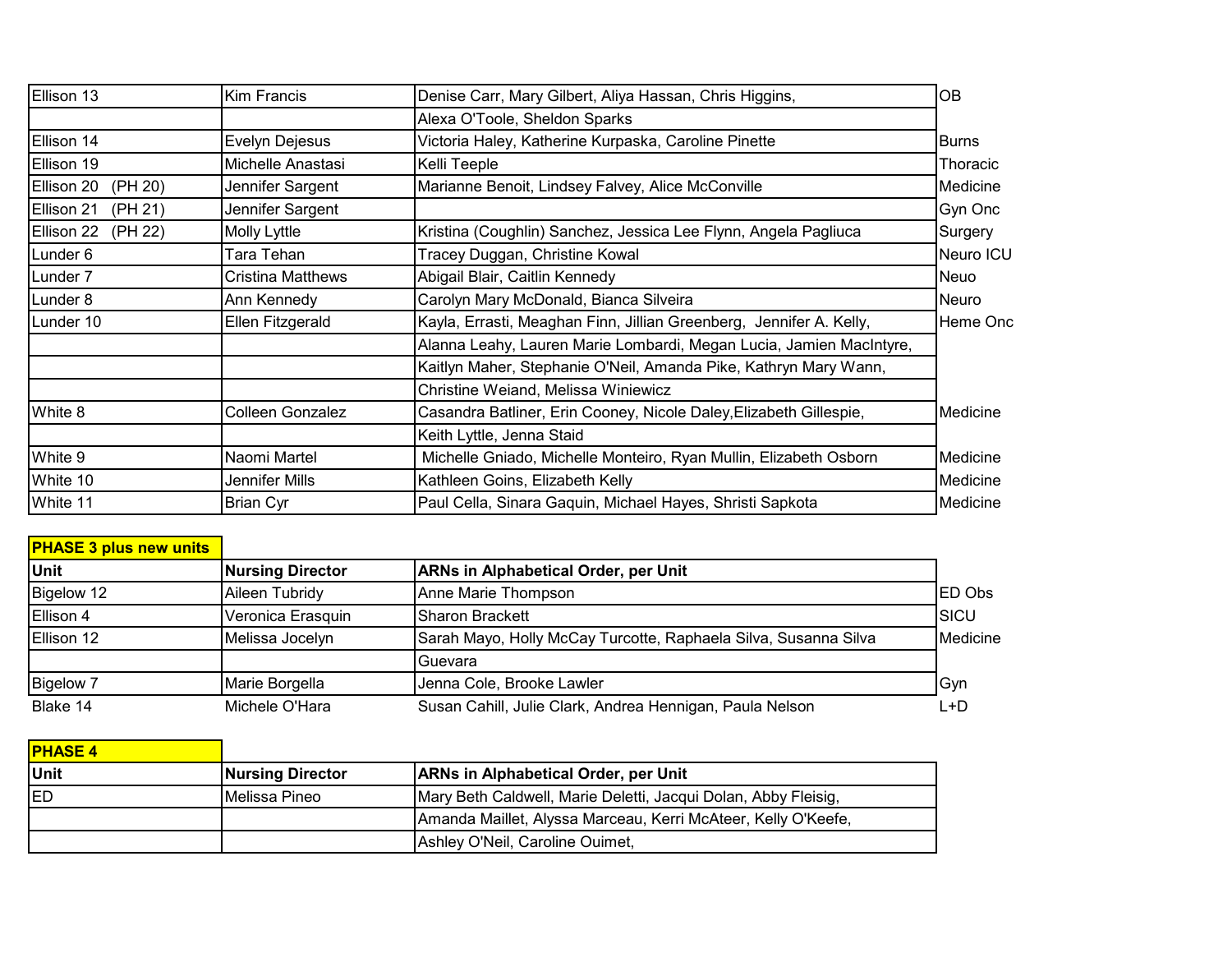|                           |                 | Hannah Pingeton, Alexandra Poznick, Rebekah Simon          |
|---------------------------|-----------------|------------------------------------------------------------|
| <b>ED Boarder Program</b> | Donna McEachern | Kayla Burke, Courtney Finn, Anna Kelly, Amanda Marchionda, |
|                           |                 | Kristen Regan, Sarah Rook, Leigh Schneider, Sara Silva,    |
|                           |                 | Jessica White Zukowski                                     |
|                           |                 |                                                            |